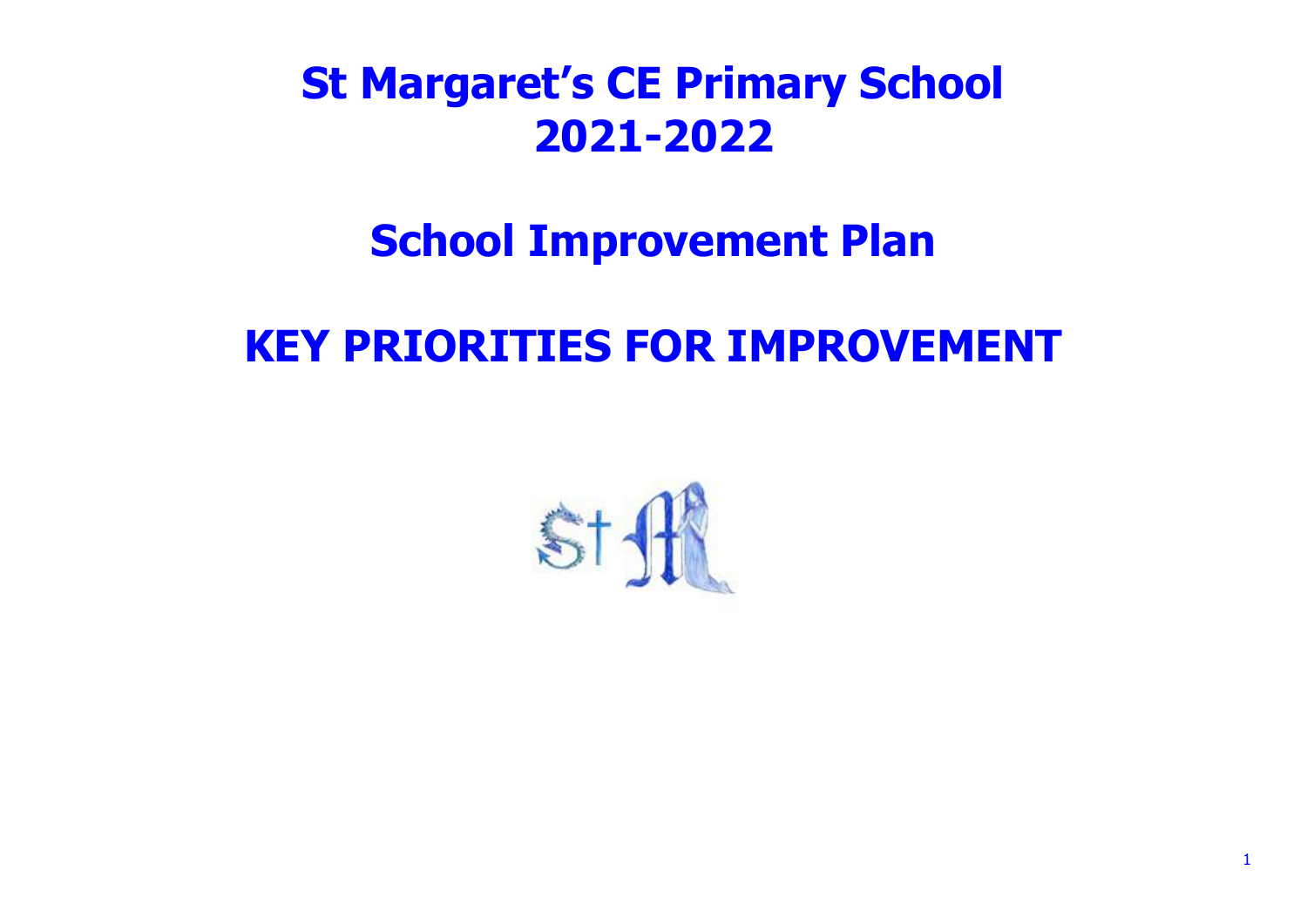#### **OVERALL EFFECTIVENESS: HOW GOOD IS THE SCHOOL?**

#### **PRIORITY 1: Improve the quality of teaching and assessment in order to improve pupils' progress by:**

- ❖ Ensuring that accurate assessment information is shared with governors and is used to plan learning that meets pupils' needs
- ❖ Raising teachers' expectations so that they challenge most able pupils to reach greater depth in their learning
- ❖ Providing more opportunities for pupils to write at length
- ❖ Developing pupils' arithmetic skills in mathematics
- ❖ Ensuring that pupils have regular opportunities to practise their reading skills
- ❖ Using pupil premium funding to make sure that the progress of disadvantaged pupils accelerates until the difference between their achievement and that of other pupils nationally diminishes

#### **HOW EFFECTIVE IS LEADERSHIP & MANAGEMENT?**

#### **PRIORITY 2: Improve the effectiveness of leadership and management by:**

- ❖ Developing the role of middle leaders so that they are responsible for the difference their actions make to pupils' progress
- ❖ Ensuring that leaders with responsibility for SEN and/or disabilities use additional funding appropriately to help pupils make strong progress

#### **HOW EFFECTIVE IS EARLY YEARS?**

**PRIORITY 3: Improve the effectiveness of the early years by:** 

- ❖ Ensure that pupil progress in Nursery is carefully tracked including groups of pupils
- ❖ Accelerating children's progress, particularly in literacy and numeracy, so that a greater proportion are well prepared for their learning in Year 1

**An external review of the school's use of the pupil premium should be undertaken in order to assess how this aspect of leadership and management may be improved.** 

### **Teaching, learning and assessment**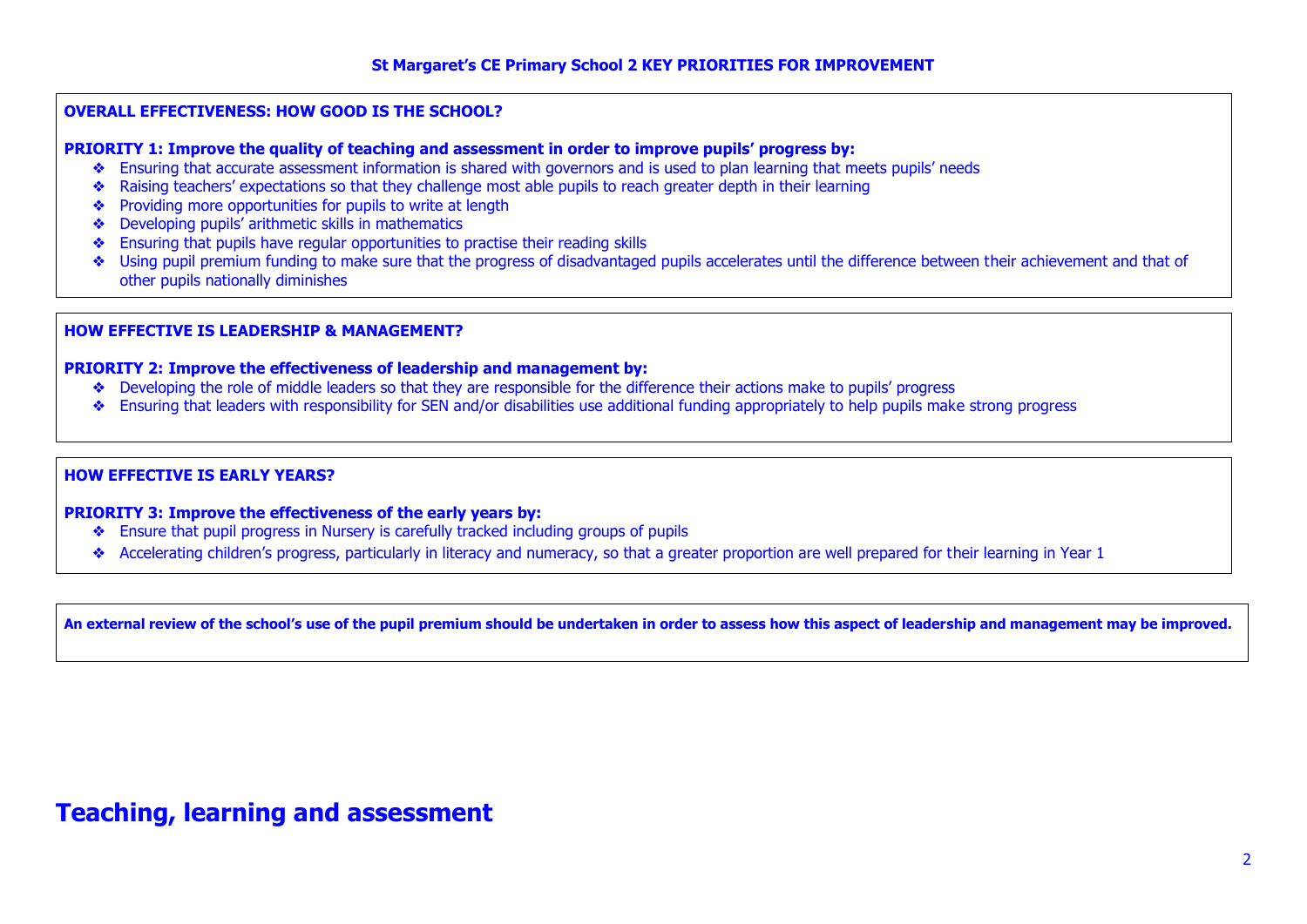#### **1.Priority development**

Raising teachers' expectations so that they challenge most able pupils to reach greater depth in their learning

- Monitor the identified MA pupils and track on TT
- Monitor identified pupils working just below s+ in one area
- AHTs-Teaching and Learning to model and support teachers so more pupils achieve GD
- Identify and target Year 6 GD writers

Monitored every half term Reported to governors termly

**2.Priority development**

Improve the attainment in writing

- Implementation of a rigorous spelling programme (Years 2-6)
- Monitoring the continued provision of RWInc from Nursery to Year 1
- Weekly monitoring of writing in books to include spelling and grammar
- Ensure that spelling and grammar are taught discreetly and in the back of English books
- Daily handwriting in all year groups
- $\bullet$  Termly assessments of spelling

Monitored every half term

Reported to governors termly

#### **3.Priority development**

Rapidly increase pupil's *arithmetic* skills.

Continue to develop pupils' skills in mathematics: Reasoning and Mental skills

• Ensure arithmetic sessions provide challenge for all and allow for revisiting prior learning - yesterday, last week, last month, last term (books/Seesaw/drop-ins)

• Monitor provision of challenge and feedback for more able and PP children (books/Seesaw/drop-ins)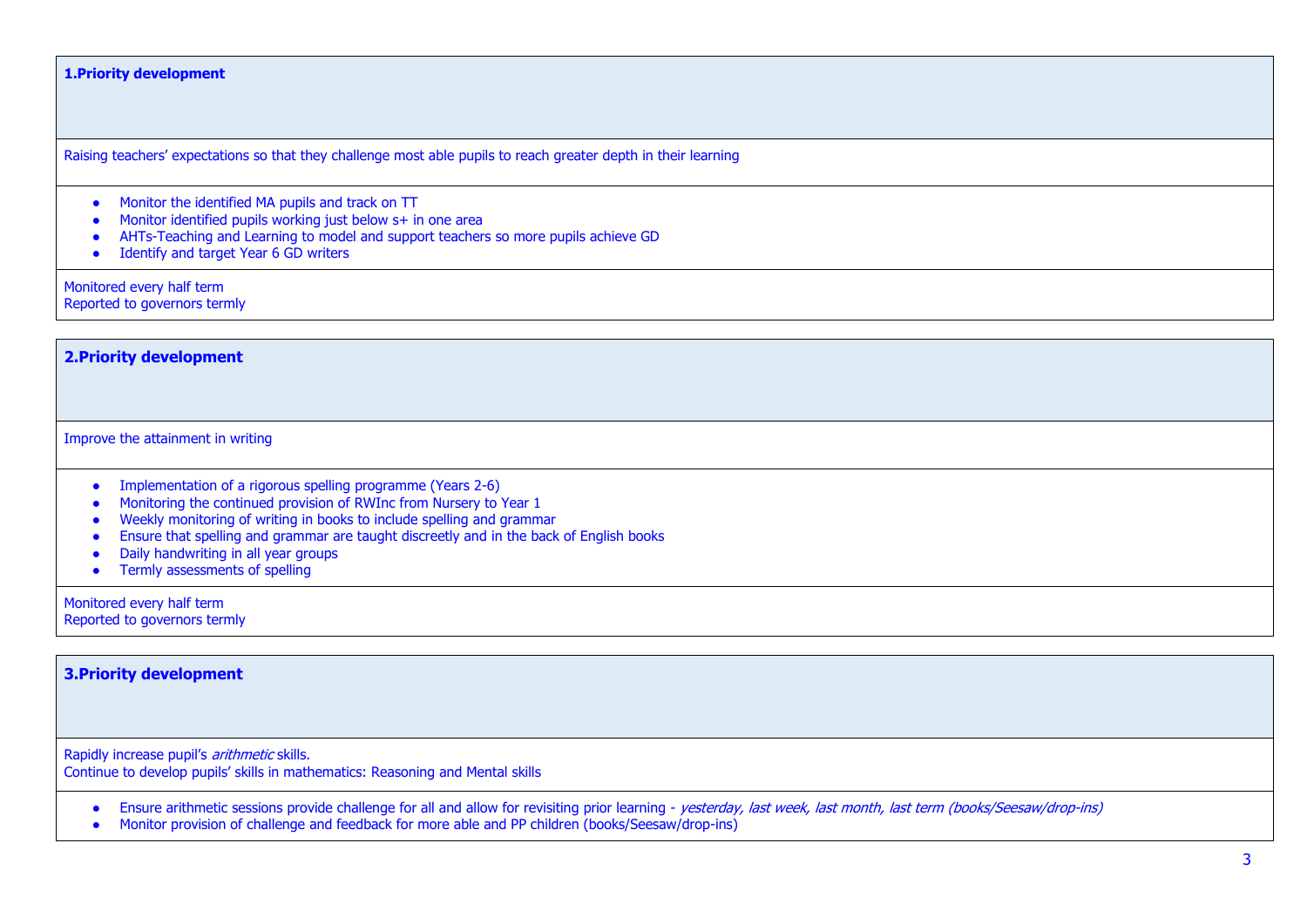|  |  |  |  |  | • Create and manage a 'Maths is all around us' Google drive folder for collecting examples of good practise maths in other NC subjects |  |
|--|--|--|--|--|----------------------------------------------------------------------------------------------------------------------------------------|--|
|--|--|--|--|--|----------------------------------------------------------------------------------------------------------------------------------------|--|

- Analyse findings. Implement support where required.
- **Register school for Sussex Maths Hub training and support.**
- INSET and staff meeting for **June 2020 guidance**, how it links to school resources and schemes (WR, LBQ, TYM…)

Monitored every half term

Reported to governors termly

| <b>4. Priority development</b> |  |  |
|--------------------------------|--|--|
|                                |  |  |

Ensure daily opportunities to practice reading skills

- Assess ALL Year 1, 2 and 3 children using the RWI phonics assessment.
- Group children into phonics group and plan phonics interventions for catch up and recovery for lowest 20%
- Assess vulnerable children in KS2 using Sandwell assessment and plan interventions accordingly
- Providing opportunity for daily reading to take place
- Library training for the reading leader
- Weekly library time to continue
- Reading comprehensions VIPERS to continue
- PoR quality texts used as key text for English planning
- Class book daily
- Vulnerable readers heard daily (lowest 20%)
- All children to be heard weekly by CT or TA
- Investigate the use of Seesaw online journal to record intervention reading. This will provide consistent record keeping in school and consistent records in home/school reading diary
- Parent workshops to develop home reading behaviours and responses through Seesaw
- Reading sessions will be planned for
- Continue to select home reading texts for vulnerable pupils, recording how to read the text and key questions

Monitored every half term

Reported to governors termly

**5.Priority development**

Using pupil premium funding to make sure that the progress of disadvantaged pupils accelerates until the difference between their achievement and that of other pupils nationally diminishes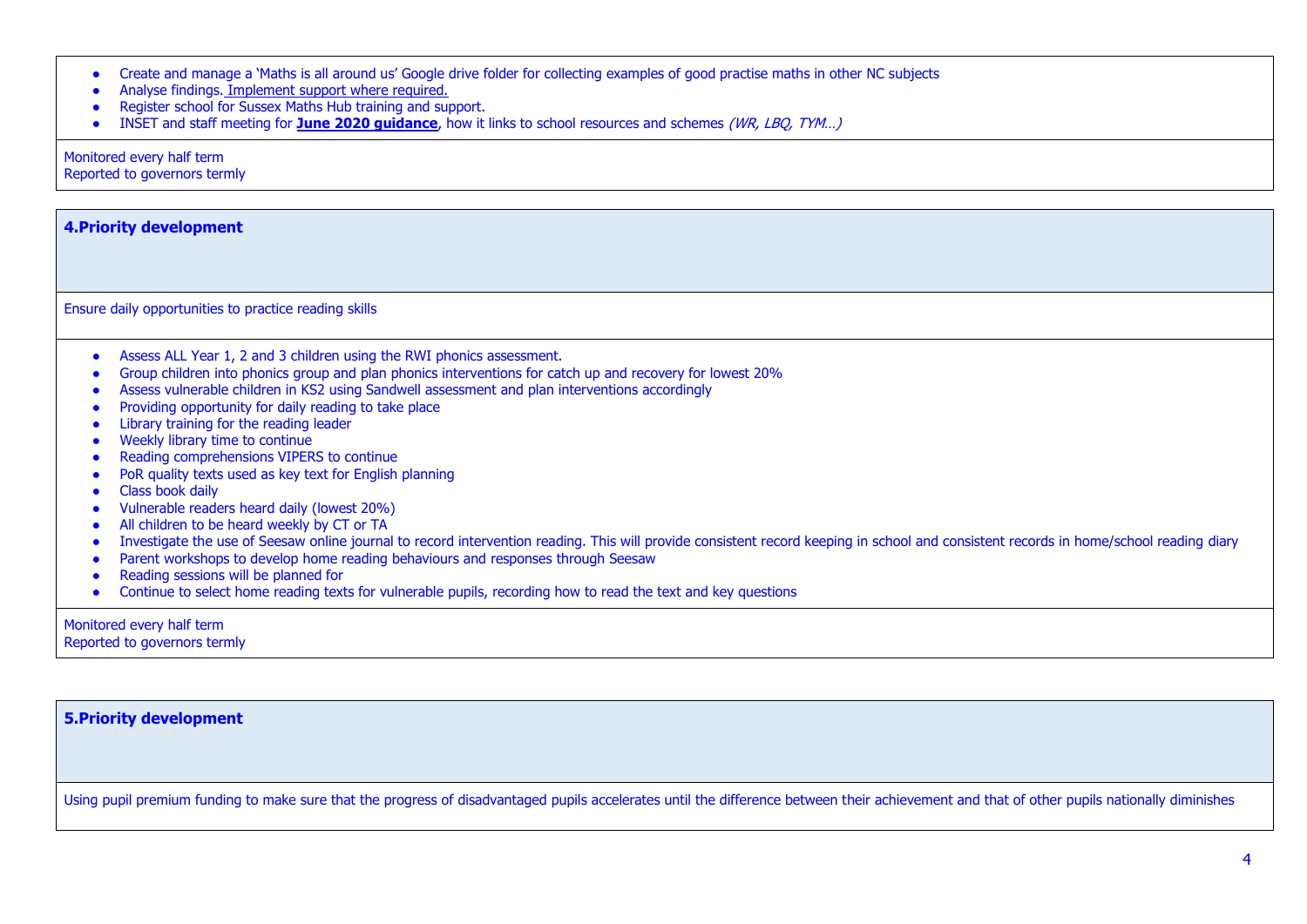- Paperwork on website is current, accurate and reviewed for prior years
- Up date detailed strategic overview of PPG strategy for 2021-22 using the new format as advised.
- Have a strategic overview of financial planning for PPG spending at the whole school and individual level for this academic year
- Address staff development and training requests to support Quality First Teaching through the use of the PPG.
- Barriers to learning document set up and maintained
- Set up pupil passports with entry and exit data and review these in line with termly data drops
- Closely monitor interventions for those receiving PPG through a triangulation of books, planning and data.
- Align appraisal procedures with whole scholarship ol priority (PP)
- Develop the role in the Governing body in the implementation and leadership of PPG funding through meeting termly meetings
- Close tracking of PP children for attainment and progress. Monitoring of planning and books (weekly). Observations of interventions (half termly).
- PP focus at data meetings, with pupils discussed first.
- Clear milestones and expectations for PP identified on plans and shared with staff a to help increase rapid pace of improvement
- Attendance and punctuality of PP children is monitored and measures put in place if it becomes a cause for concern. Learning catch-up takes place on return to school in RWM

#### Monitored every half term Reported to governors termly

**6.Priority development**

Ensuring that 'Quality First Teaching' is embedded across the school

- Through staff meetings ensure that all staff and support staff know what QFT teaching means and looks like
- Feedback from observations focuses on OFT issues if necessary and swift action is taken to address any shortcomings
- $H$  HT and DHT swiftly follow up any issues identified in planning scrutiny and book looks
- Further develop the use of in-house strength and expertise to nurture and develop outstanding teaching and learning across school
- PPM will focus on all groups to ensure they are making at least good progress

Monitored every half term Reported to governors termly

**7.Priority development**

Ensuring that monitoring and evaluation strategies are effective.

Developing pupil leadership so that they have increased responsibility for and greater ownership of collective worship.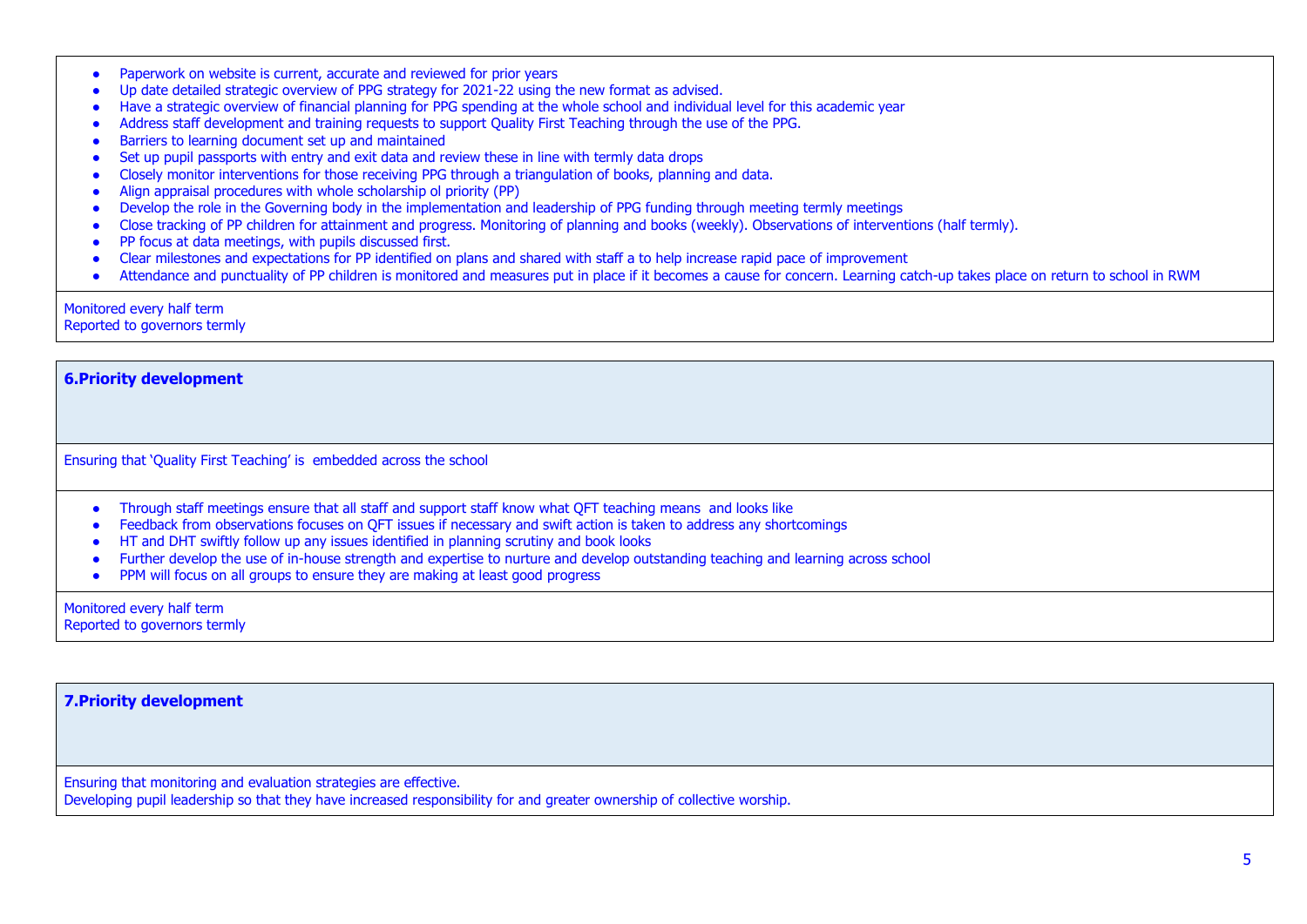- HT and RE leader to meet with Diocesan SIP
- Staff meeting and Inset day to develop Godly Play
- GF to lead staff meetings for RE focusing on assessment

Monitored every half term Reported to governors termly

### **Leadership and Management**

**1.Priority development**

Developing the role of curriculum middle leaders so that they are responsible for the difference their actions make to pupils' progress

- Rigorous appraisal targets
- Assessment for all subjects is clear and impactful
- Reporting to governors and SLT
- Middle leaders are identified and roles are clear
- Pupil progress for disadvantaged groups improves
- DHT developing role for subject leads
- Portfolios set up for current academic year
- Monitoring schedule set up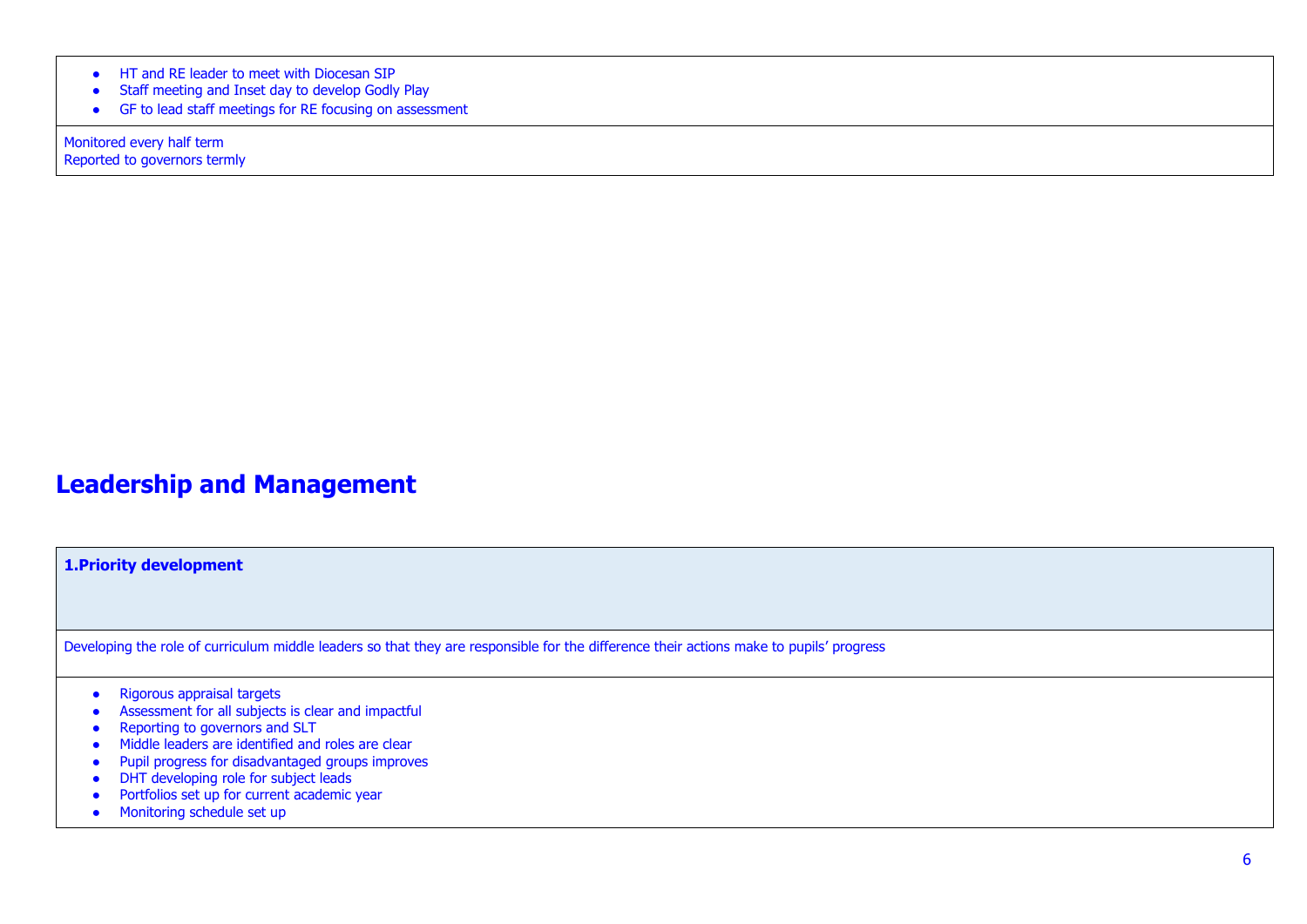| <b>2. Priority development</b>                                                                                                                                                                                                                                                                                                                                                                                                      |  |  |  |  |
|-------------------------------------------------------------------------------------------------------------------------------------------------------------------------------------------------------------------------------------------------------------------------------------------------------------------------------------------------------------------------------------------------------------------------------------|--|--|--|--|
|                                                                                                                                                                                                                                                                                                                                                                                                                                     |  |  |  |  |
| Leaders with responsibility for SEN and/or disabilities help pupils make strong progress.                                                                                                                                                                                                                                                                                                                                           |  |  |  |  |
| SENCO termly monitors ILPs.<br>SENCO monitors core subjects weekly (triangle)<br>SENCO names sample children in subject leader's monitoring, and meets with subject leaders termly to focus on SEND provision.<br>Co-produce SEND info report with parents.<br>Co-implement thrive, precision teaching, internal S&L, OT and PT interventions.<br>Create flowchart to identify SEND<br>Create separate policy and send info report. |  |  |  |  |
| Monitored every half term<br>Reported to governors termly                                                                                                                                                                                                                                                                                                                                                                           |  |  |  |  |

### **Early Years provision: quality and standards**

**1.Priority development**